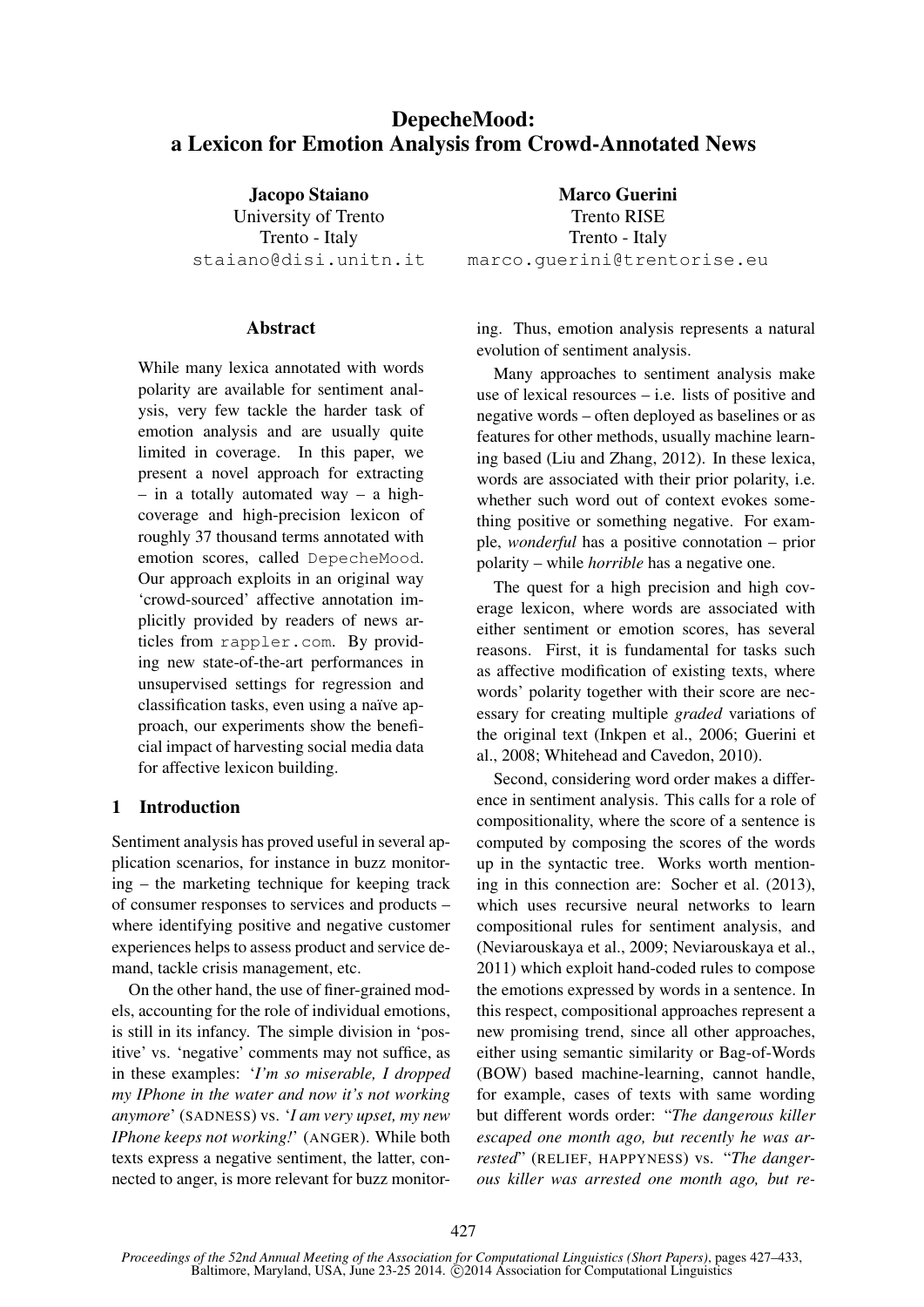*cently he escaped*" (FEAR). The work in (Wang and Manning, 2012) partially accounts for this problem and argues that using word bigram features allows improving over BOW based methods, where words are taken as features in isolation. This way it is possible to capture simple compositional phenomena like polarity reversing in "*killing cancer*".

Finally, tasks such as copywriting, where evocative names are a key element to a successful product (Ozbal and Strapparava, 2012; Ozbal et al., 2012) require exhaustive lists of emotion related words. In such cases no context is given and the brand name alone, with its perceived prior polarity, is responsible for stating the area of competition and evoking semantic associations. For example *Mitsubishi* changed the name of one of its SUVs for the Spanish market, since the original name *Pajero* had a very negative prior polarity, as it means 'wanker' in Spanish (Piller, 2003). Evoking emotions is also fundamental for a successful name: consider names of a perfume like *Obsession*, or technological products like MacBook *air*.

In this work, we aim at automatically producing a high coverage and high precision emotion lexicon using distributional semantics, with numerical scores associated with each emotion, like it has already been done for sentiment analysis. To this end, we take advantage in an original way of massive crowd-sourced affective annotations associated with news articles, obtained by crawling the rappler.com social news network. We also evaluate our lexicon by integrating it in unsupervised classification and regression settings for emotion recognition. Results indicate that the use of our resource, even if automatically acquired, is highly beneficial in affective text recognition.

## 2 Related Work

Within the broad field of sentiment analysis, we hereby provide a short review of research efforts put towards building sentiment and emotion lexica, regardless of the approach in which such lists are then used (machine learning, rule based or deep learning). A general overview can be found in (Pang and Lee, 2008; Liu and Zhang, 2012; Wilson et al., 2004; Paltoglou et al., 2010).

Sentiment Lexica. In recent years there has been an increasing focus on producing lists of words (lexica) with prior polarities, to be used in sentiment analysis. When building such lists, a

trade-off between coverage of the resource and its precision is to be found.

One of the most well-known resources is *Senti-WordNet* (SWN) (Esuli and Sebastiani, 2006; Baccianella et al., 2010), in which each entry is associated with the numerical scores Pos(s) and Neg(s), ranging from 0 to 1. These scores – automatically assigned starting from a bunch of seed terms – represent the positive and negative valence (or posterior polarity) of each entry, that takes the form lemma#pos#sense-number. Starting from SWN, several prior polarities for words (*SWN-prior*), in the form lemma#PoS, can be computed (e.g. considering only the firstsense, averaging on all the senses, etc.). These approaches, detailed in (Guerini et al., 2013), produce a list of 155k words, where the lower precision given by the automatic scoring of SWN is compensated by the high coverage.

Another widely used resource is *ANEW* (Bradley and Lang, 1999), providing valence scores for 1k words, which were manually assigned by several annotators. This resource has a low coverage, but the precision is maximized. Similarly, the *SO-CAL* entries (Taboada et al., 2011) were manually tagged by a small number of annotators with a multi-class label (from very negative to very positive). These ratings were further validated through crowdsourcing, ending up with a list of roughly 4k words. More recently, a resource that replicated ANEW annotation approach using crowdsourcing, was released (Warriner et al., 2013), providing sentiment scores for 14k words. Interestingly, this resource annotates the most frequent words in English, so, even if lexicon coverage is still far lower than SWN-prior, it grants a high coverage, with human precision, of language use.

Finally, the *General Inquirer* lexicon (Stone et al., 1966) provides a binary classification (positive/negative) of 4k sentimentbearing words, while the resource in (Wilson et al., 2005) expands the General Inquirer to 6k words.

Emotion Lexica. Compared to sentiment lexica, far less emotion lexica have been produced, and all have lower coverage. One of the most used resources is *WordNetAffect* (Strapparava and Valitutti, 2004) which contains manually assigned affective labels to WordNet synsets (ANGER, JOY, FEAR, etc.). It currently provides 900 annotated synsets and 1.6k words in the form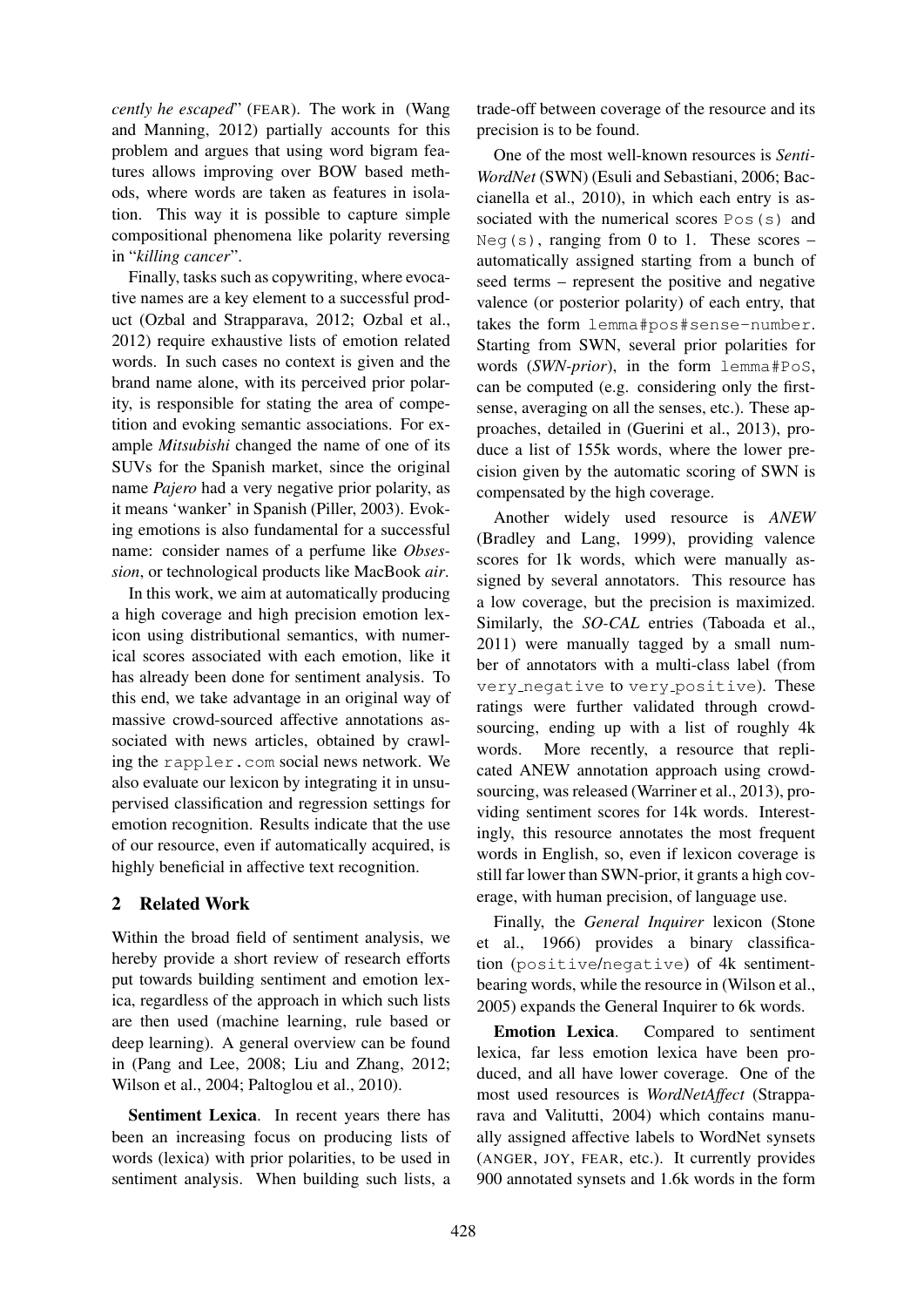|                  | <b>AFRAID</b> | <b>AMUSED</b> | ANGRY | <b>ANNOYED</b> | <b>DONT CARE</b> | <b>HAPPY</b> | <b>INSPIRED</b> | <b>SAD</b> |
|------------------|---------------|---------------|-------|----------------|------------------|--------------|-----------------|------------|
| $doc_10002$      | 0.75          | 0.00          | 0.00  | 0.00           | 0.00             | 0.00         | 0.25            | 0.00       |
| $\rm{doc}$ 10003 | 0.00          | 0.50          | 0.00  | 0.16           | 0.17             | 0.17         | 0.00            | 0.00       |
| $doc_10004$      | 0.52          | 0.02          | 0.03  | 0.02           | 0.02             | 0.06         | 0.02            | 0.31       |
| $doc_10011$      | 0.40          | 0.00          | 0.00  | 0.20           | 0.00             | 0.20         | 0.20            | 0.00       |
| $doc_10028$      | 0.00          | 0.30          | 0.08  | 0.00           | 0.00             | 0.23         | 0.31            | 0.08       |

Table 1: An excerpt of the Document-by-Emotion Matrix -  $M_{DE}$ 

lemma#PoS#sense, corresponding to roughly 1 thousand lemma#PoS.

*AffectNet*, part of the SenticNet project (Cambria and Hussain, 2012), contains 10k words (out of 23k entries) taken from ConceptNet and aligned with WordNetAffect. This resource extends Word-NetAffect labels to concepts like 'have breakfast'. *Fuzzy Affect Lexicon* (Subasic and Huettner, 2001) contains roughly 4k lemma#PoS manually annotated by one linguist using 80 emotion labels. *EmoLex* (Mohammad and Turney, 2013) contains almost 10k lemmas annotated with an intensity label for each emotion using Mechanical Turk. Finally *Affect database* is an extension of SentiFul (Neviarouskaya et al., 2007) and contains 2.5K words in the form lemma#PoS. The latter is the only lexicon providing words annotated also with emotion scores rather than only with labels.

#### 3 Dataset Collection

To build our emotion lexicon we harvested all the news articles from rappler.com, as of June 3rd 2013: the final dataset consists of 13.5 M words over 25.3 K documents, with an average of 530 words per document. For each document, along with the text we also harvested the information displayed by Rappler's *Mood Meter*, a small interface offering the readers the opportunity to click on the emotion that a given Rappler story made them feel. The idea behind the Mood Meter is actually "getting people to *crowdsource* the mood for the day"<sup>1</sup>, and returning the percentage of votes for each emotion label for a given story. This way, hundreds of thousands votes have been collected since the launch of the service. In our novel approach to 'crowdsourcing', as compared to other NLP tasks that rely on tools like Amazon's Mechanical Turk (Snow et al., 2008), the subjects are aware of the 'implicit annotation task' but they are not paid. From this data, we built a document-by-emotion matrix  $M_{DE}$ , providing the voting percentages for each document in the eight affective dimensions available in Rappler. An excerpt is provided in Table 1.

The idea of using documents annotated with emotions is not new (Strapparava and Mihalcea, 2008; Mishne, 2005; Bellegarda, 2010), but these works had the limitation of providing a single emotion label per document, rather than a score for each emotion, and, moreover, the annotation was performed by the author of the document alone.

Table 2 reports the average percentage of votes for each emotion on the whole corpus: HAPPI-NESS has a far higher percentage of votes (at least three times). There are several possible explanations, out of the scope of the present paper, for this bias: (i) it is due to cultural characteristics of the audience (ii) the bias is in the dataset itself, being formed mainly by 'positive' news; (iii) it is a psychological phenomenon due to the fact that people tend to express more positive moods on social networks (Quercia et al., 2011; Vittengl and Holt, 1998; De Choudhury et al., 2012). In any case, the predominance of happy mood has been found in other datasets, for instance LiveJournal.com posts (Strapparava and Mihalcea, 2008). In the following section we will discuss how we handled this problem.

| <b>EMOTION</b> | Votes $_{\mu}$ | <b>EMOTION</b>   | Votes $_{\mu}$ |
|----------------|----------------|------------------|----------------|
| <b>AFRAID</b>  | 0.04           | <b>DONT_CARE</b> | 0.05           |
| AMUSED         | 0.10           | <b>HAPPY</b>     | 0.32           |
| <b>ANGRY</b>   | 0.10           | <b>INSPIRED</b>  | 0.10           |
| <b>ANNOYED</b> | 0.06           | SAD              | O 11           |
|                |                |                  |                |

Table 2: Average percentages of votes.

#### 4 Emotion Lexicon Creation

As a next step we built a word-by-emotion matrix starting from  $M_{DE}$  using an approach based on compositional semantics. To do so, we first lemmatized and PoS tagged all the documents (where PoS can be adj., nouns, verbs, adv.) and kept only those lemma#PoS present also in Word-Net, similar to SWN-prior and WordNetAffect resources, to which we want to align. We then computed the term-by-document matrices using raw

<sup>1</sup> http://nie.mn/QuD17Z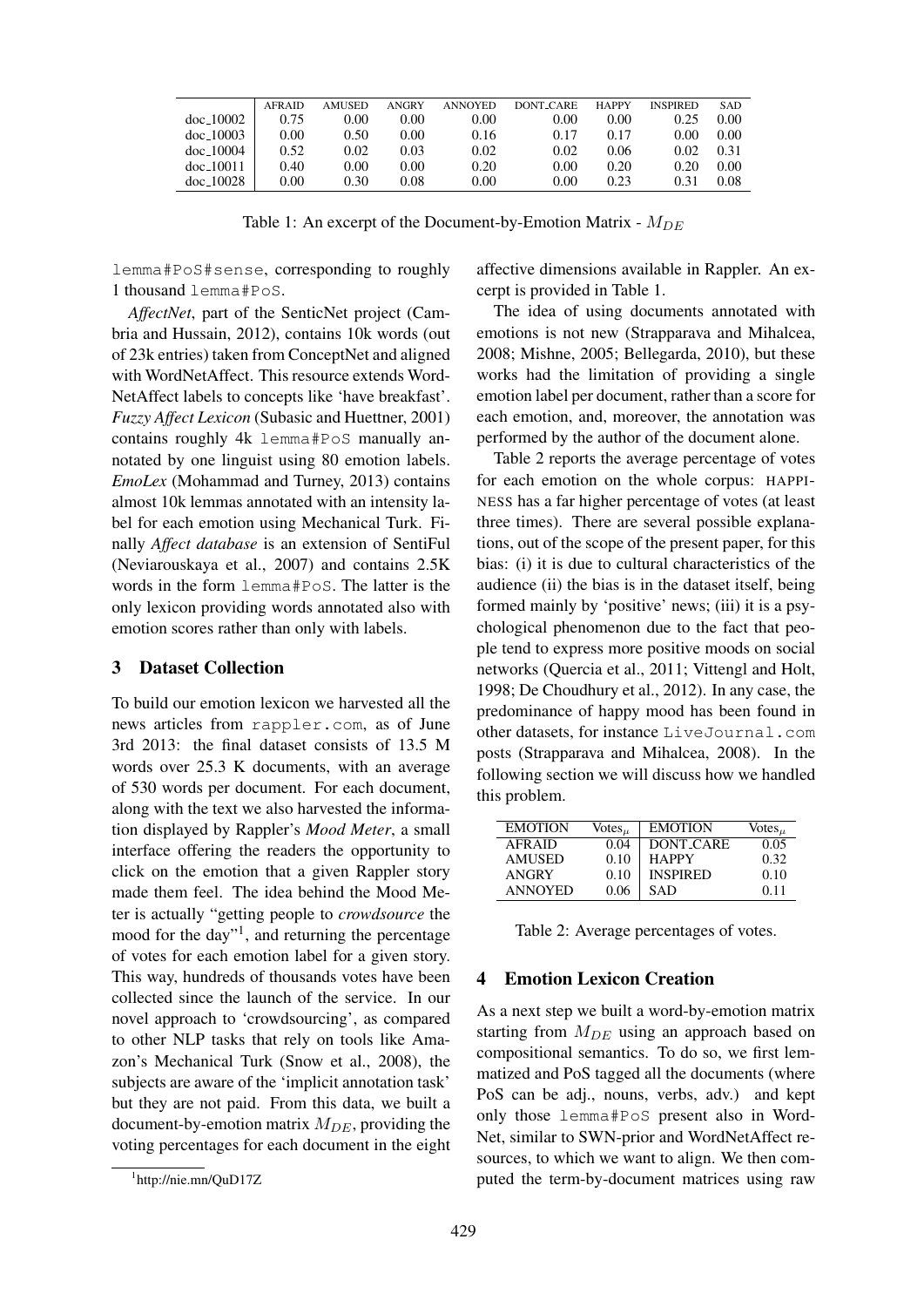| Word       | <b>AFRAID</b> | <b>AMUSED</b> | ANGRY | <b>ANNOYED</b> | <b>DONT CARE</b> | <b>HAPPY</b> | <b>INSPIRED</b> | <b>SAD</b> |
|------------|---------------|---------------|-------|----------------|------------------|--------------|-----------------|------------|
| awe#n      | 0.08          | 0.12          | 0.04  | 0.11           | 0.07             | 0.15         | 0.38            | 0.05       |
| comical#a  | 0.02          | 0.51          | 0.04  | 0.05           | 0.12             | 0.17         | 0.03            | 0.06       |
| crime#n    | 0.11          | 0.10          | 0.23  | 0.15           | 0.07             | 0.09         | 0.09            | 0.15       |
| criminal#a | 0.12          | 0.10          | 0.25  | 0.14           | 0.10             | 0.11         | 0.07            | 0.11       |
| dead#a     | 0.17          | 0.07          | 0.17  | 0.07           | 0.07             | 0.05         | 0.05            | 0.35       |
| funny#a    | 0.04          | 0.29          | 0.04  | 0.11           | 0.16             | 0.13         | 0.15            | 0.08       |
| future#n   | 0.09          | 0.12          | 0.09  | 0.12           | 0.13             | 0.13         | 0.21            | 0.10       |
| game#n     | 0.06          | 0.15          | 0.06  | 0.08           | 0.15             | 0.23         | 0.15            | 0.12       |
| kill#v     | 0.23          | 0.06          | 0.21  | 0.07           | 0.05             | 0.06         | 0.05            | 0.27       |
| rapist#n   | 0.02          | 0.07          | 0.46  | 0.07           | 0.08             | 0.16         | 0.03            | 0.12       |
| sad#a      | 0.06          | 0.12          | 0.09  | 0.14           | 0.13             | 0.07         | 0.15            | 0.24       |
| warning#n  | 0.44          | 0.06          | 0.09  | 0.09           | 0.06             | 0.06         | 0.04            | 0.16       |

Table 3: An excerpt of the Word-by-Emotion Matrix ( $M_{WE}$ ) using normalized frequencies (*nf*). Emotions weighting more than 20% in a word are highlighted for readability purposes.

frequencies, normalized frequencies, and tf-idf  $(M_{WD,f}, M_{WD, nf}$  and  $M_{WD,tfidf}$  respectively), so to test which of the three weights is better. After that, we applied matrix multiplication between the document-by-emotion and word-by-document matrices  $(M_{DE} \cdot M_{WD})$  to obtain a (raw) wordby-emotion matrix  $M_{WE}$ . This method allows us to 'merge' words with emotions by summing the products of the weight of a word with the weight of the emotions in each document.

Finally, we transformed  $M_{WE}$  by first applying normalization column-wise (so to eliminate the over representation for happiness as discussed in Section 3) and then scaling the data row-wise so to sum up to one. An excerpt of the final Matrix  $M_{WE}$  is presented in Table 3, and it can be interpreted as a list of words with scores that represent how much weight a given word has in the affective dimensions we consider. So, for example, awe#n has a predominant weight in INSPIRED (0.38), comical#a has a predominant weight in AMUSED  $(0.51)$ , while kill#v has a predominant weight in AFRAID, ANGRY and SAD (0.23, 0.21 and 0.27 respectively). This matrix, that we call DepecheMood<sup>2</sup>, represents our emotion lexicon, it contains 37k entries and is freely available for research purposes at http://git.io/MqyoIg.

#### 5 Experiments

To evaluate the performance we can obtain with our lexicon, we use the public dataset provided for the SemEval 2007 task on 'Affective Text' (Strapparava and Mihalcea, 2007). The task was focused on emotion recognition in one thousand news headlines, both in regression and classification settings. Headlines typically consist of a few words and are often written with the intention to 'provoke' emotions so to attract the readers' attention. An example of headline from the dataset is the following: "*Iraq car bombings kill 22 People, wound more than 60*". For the regression task the values provided are:  $\langle \text{anger } (0.32) \rangle$ , disgust (0.27), fear (0.84), joy (0.0), sadness (0.95), surprise  $(0.20)$  while for the classification task the labels provided are {FEAR, SADNESS}.

This dataset is of interest to us since the 'compositional' problem is less prominent given the simplified syntax of news headlines, containing, for example, fewer adverbs (like negations or intensifiers) than normal sentences (Turchi et al., 2012). Furthermore, this is to our knowledge the only dataset available providing numerical scores for emotions. Finally, this dataset was meant for unsupervised approaches (just a small trial sample was provided), so to avoid simple text categorization approaches.

As the affective dimensions present in the test set – based on the six basic emotions model (Ekman and Friesen, 1971) – do not exactly match with the ones provided by Rappler's Mood Meter, we first define a mapping between the two when possible, see Table 4. Then, we proceed to transform the test headlines to the lemma#PoS format.

| SemEval        | Rappler       | SemEval         | Rappler         |
|----------------|---------------|-----------------|-----------------|
| <b>FEAR</b>    | <b>AFRAID</b> | <b>SURPRISE</b> | <b>INSPIRED</b> |
| ANGER          | <b>ANGRY</b>  |                 | <b>ANNOYED</b>  |
| JOY            | <b>HAPPY</b>  |                 | AMUSED          |
| <b>SADNESS</b> | SAD           |                 | DON'T CARE      |

Table 4: Mapping of Rappler labels on Semeval2007. In bold, cases of suboptimal mapping.

Only one test headline contained exclusively words not present in DepecheMood, further indi-

<sup>&</sup>lt;sup>2</sup>In French, 'depeche' means dispatch/news.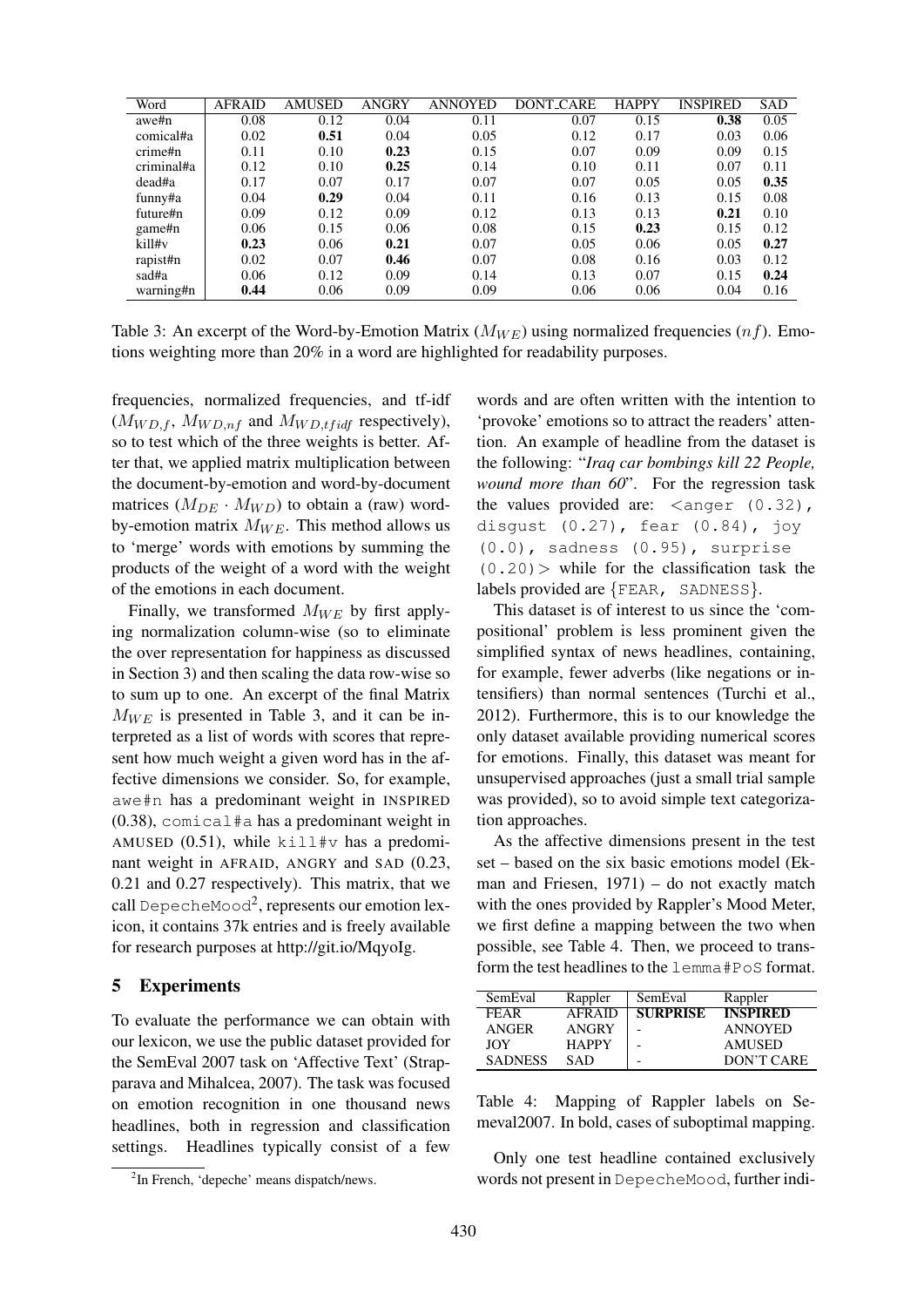cating the high-coverage nature of our resource. In Table 5 we report the coverage of some Sentiment and Emotion Lexica of different sizes on the same dataset. Similar to Warriner et al. (2013), we observe that even if the number of entries of our lexicon is far lower than SWN-prior approaches, the fact that we extracted and annotated words from documents grants a high coverage of language use.

| Sentiment<br>Lexica | <b>ANEW</b><br>Warriner et. al<br>SWN-prior | 1k entries<br>13k entries<br>155k entries | 0.10<br>0.51<br>0.67 |
|---------------------|---------------------------------------------|-------------------------------------------|----------------------|
| Emotion             | <b>WNAffect</b>                             | 1 <sub>k</sub> entries                    | 012                  |
| Lexica              | DepecheMood                                 | 37k entries                               | 0.64                 |

Table 5: Statistics on words coverage per headline.

Since our primary goal is to assess the quality of DepecheMood we first focus on the regression task. We do so by using a very naïve approach, similar to "WordNetAffect presence" discussed in (Strapparava and Mihalcea, 2008): for each headline, we simply compute a value, for any affective dimension, by averaging the corresponding affective scores –obtained from DepecheMood- of all lemma#PoS present in the headline.

In Table 6 we report the results obtained using the three versions of our resource (Pearson correlation), along with the best performance on each emotion of other systems<sup>3</sup> (*best<sub>se</sub>*); the last column contains the upper bound of inter-annotator agreement. For all the 5 emotions we improve over the best performing systems (DISGUST has no alignment with our labels and was discarded).

Interestingly, even using a sub-optimal alignment for SURPRISE we still manage to outperform other systems. Considering the naïve approach we used, we can reasonably conclude that the quality and coverage of our resource are the reason of such results, and that adopting more complex approaches (i.e. compositionality) can possibly further improve performances in textbased emotion recognition.

As a final test, we evaluate our resource in the classification task. The naïve approach used in this case consists in mapping the average of the scores of all words in the headline to a binary decision with fixed threshold at 0.5 for each emotion (after min-max normalization on all test headlines

|                | DeepecheMod |      |       | $best_{se}$ | upper |
|----------------|-------------|------|-------|-------------|-------|
|                |             | nf   | tfidf |             |       |
| <b>FEAR</b>    | 0.56        | 0.54 | 0.53  | 0.45        | 0.64  |
| <b>ANGER</b>   | 0.36        | 0.38 | 0.36  | 0.32        | 0.50  |
| SURPRISE*      | 0.25        | 0.21 | 0.24  | 0.16        | 0.36  |
| JOY            | 0.39        | 0.40 | 0.39  | 0.26        | 0.60  |
| <b>SADNESS</b> | 0.48        | 0.47 | 0.46  | 0.41        | 0.68  |

Table 6: Regression results – Pearson's correlation

scores). In Table 7 we report the results (F1 measure) of our approach along with the best performance of other systems on each emotion ( $best_{se}$ ), as in the previous case. For 3 emotions out of 5 we improve over the best performing systems, for one emotion we obtain the same results, and for one emotion we do not outperform other systems. In this case the difference in performances among the various ways of representing the wordby-document matrix is more prominent: normalized frequencies  $(n f)$  provide the best results.

|                | DeepecheMod | $best_{se}$ |       |      |
|----------------|-------------|-------------|-------|------|
|                |             | nf          | tfidf |      |
| FEAR           | 0.25        | 0.32        | 0.31  | 0.23 |
| <b>ANGER</b>   | 0.00        | 0.00        | 0.00  | 0.17 |
| SURPRISE*      | 0.13        | 0.16        | 0.09  | 0.15 |
| JOY            | 0.22        | 0.30        | 0.32  | 0.32 |
| <b>SADNESS</b> | 0.36        | 0.40        | 0.38  | 0.30 |

Table 7: Classification results – F1 measures

#### 6 Conclusions

We presented DepecheMood, an emotion lexicon built in a novel and totally automated way by harvesting crowd-sourced affective annotation from a social news network. Our experimental results indicate high-coverage and highprecision of the lexicon, showing significant improvements over state-of-the-art unsupervised approaches even when using the resource with very naïve classification and regression strategies. We believe that the wealth of information provided by social media can be harnessed to build models and resources for emotion recognition from text, going a step beyond sentiment analysis. Our future work will include testing Singular Value Decomposition on the word-by-document matrices, allowing to propagate emotions values for a document to similar words non present in the document itself, and the study of perceived mood effects on virality indices and readers engagement by exploiting tweets, likes, reshares and comments.

<sup>&</sup>lt;sup>3</sup>Systems participating in the 'Affective Text' task plus the approaches in (Strapparava and Mihalcea, 2008). Other supervised approaches in the classification task (Mohammad, 2012; Bellegarda, 2010; Chaffar and Inkpen, 2011), reporting only overall performances, are not considered.

This work has been partially supported by the Trento RISE PerTe project.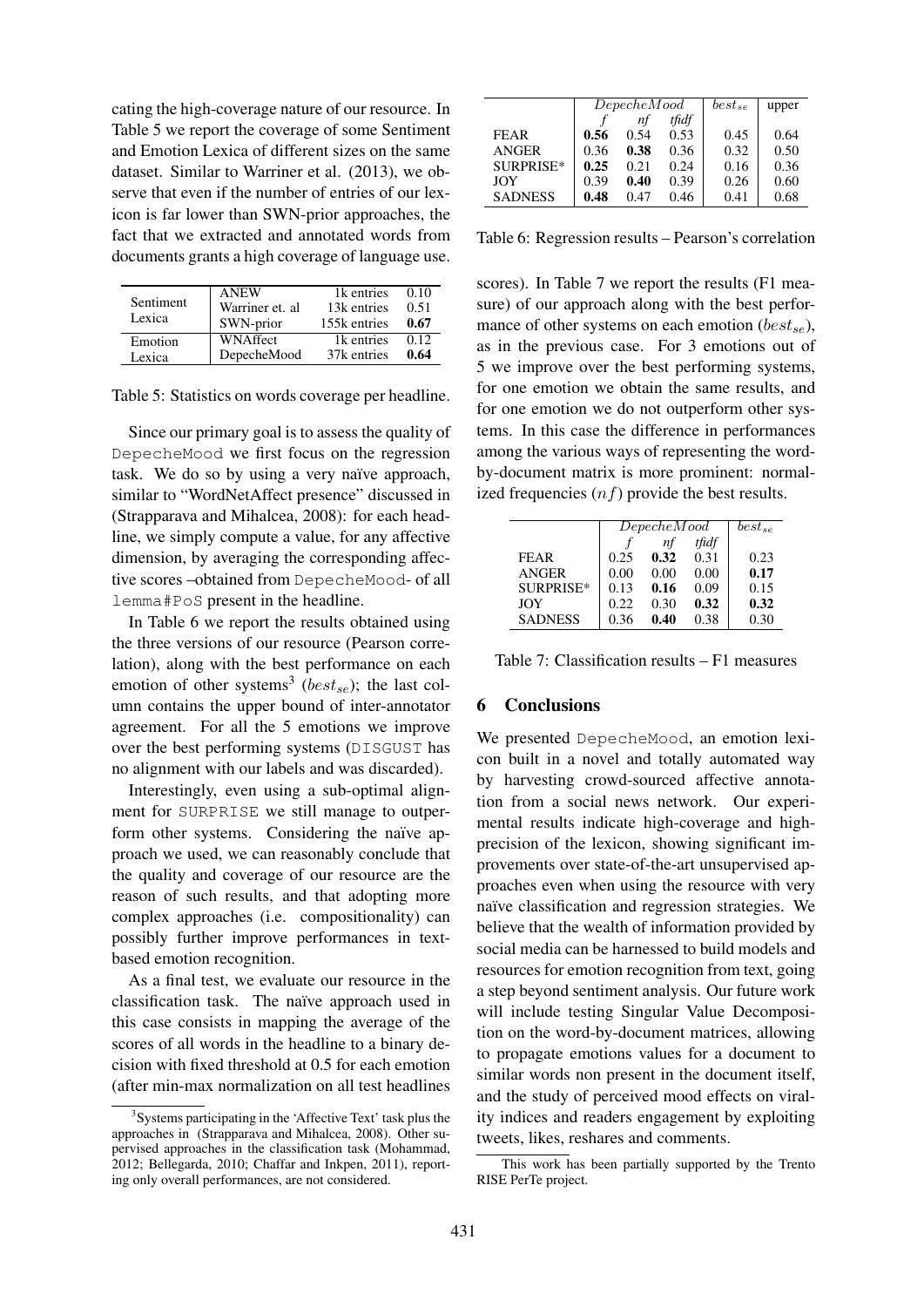#### References

- S. Baccianella, A. Esuli, and F. Sebastiani. 2010. SentiWordNet 3.0: An enhanced lexical resource for sentiment analysis and opinion mining. In *Proceedings of the Conference on International Language Resources and Evaluation (LREC)*, pages 2200– 2204, Valletta, Malta.
- J. R. Bellegarda. 2010. Emotion analysis using latent affective folding and embedding. In *Proceedings of the NAACL HLT 2010 workshop on computational approaches to analysis and generation of emotion in text*, pages 1–9. Association for Computational Linguistics.
- M. Bradley and P. Lang. 1999. Affective norms for english words (ANEW): Instruction manual and affective ratings. *Technical Report C-1, University of Florida*.
- E. Cambria and A. Hussain. 2012. *Sentic computing*. Springer.
- S. Chaffar and D. Inkpen. 2011. Using a heterogeneous dataset for emotion analysis in text. In *Advances in Artificial Intelligence*, pages 62–67. Springer.
- M. De Choudhury, S. Counts, and M. Gamon. 2012. Not all moods are created equal! exploring human emotional states in social media. In *Proceedings of the International Conference on Weblogs and Social Media (ICWSM)*.
- P. Ekman and W. V. Friesen. 1971. Constants across cultures in the face and emotion. *Journal of Personality and Social Psychology*, 17:124–129.
- A. Esuli and F. Sebastiani. 2006. SentiWordNet: A publicly available lexical resource for opinion mining. In *Proceedings of the Conference on International Language Resources and Evaluation (LREC)*, pages 417–422, Genova, IT.
- M. Guerini, O. Stock, and C. Strapparava. 2008. Valentino: A tool for valence shifting of natural language texts. In *Proceedings of the Conference on International Language Resources and Evaluation (LREC)*, Marrakech, Morocco.
- M. Guerini, L. Gatti, and M. Turchi. 2013. Sentiment analysis: How to derive prior polarities from sentiwordnet. In *Proceedings of the Conference on Empirical Methods in Natural Language Processing (EMNLP)*, pages 1259–1269.
- D. Z. Inkpen, O. Feiguina, and G. Hirst. 2006. Generating more-positive and more-negative text. In *Computing Attitude and Affect in Text: Theory and Applications*, pages 187–198. Springer.
- B. Liu and L. Zhang. 2012. A survey of opinion mining and sentiment analysis. *Mining Text Data*, pages 415–463.
- G. Mishne. 2005. Experiments with mood classification in blog posts. In *Proceedings of ACM SIGIR 2005 Workshop on Stylistic Analysis of Text for Information Access*, volume 19.
- S. M. Mohammad and P. D. Turney. 2013. Crowdsourcing a word–emotion association lexicon. *Computational Intelligence*, 29(3):436–465.
- S. M. Mohammad. 2012. # Emotional tweets. In *Proceedings of the First Joint Conference on Lexical and Computational Semantics (\*Sem)*, pages 246– 255. Association for Computational Linguistics.
- A. Neviarouskaya, H. Prendinger, and M. Ishizuka. 2007. Textual affect sensing for sociable and expressive online communication. In A. Paiva, R. Prada, and R. Picard, editors, *Affective Computing and Intelligent Interaction*, volume 4738 of *Lecture Notes in Computer Science*, pages 218–229. Springer Berlin Heidelberg.
- A. Neviarouskaya, H. Prendinger, and M. Ishizuka. 2009. Compositionality principle in recognition of fine-grained emotions from text. In *Proceedings of the International Conference on Weblogs and Social Media (ICWSM)*.
- A. Neviarouskaya, H. Prendinger, and M. Ishizuka. 2011. Affect analysis model: novel rule-based approach to affect sensing from text. *Natural Language Engineering*, 17(1):95.
- G. Ozbal and C. Strapparava. 2012. A computational approach to the automation of creative naming. *Proceedings of the 50th Annual Meeting of the Association for Computational Linguistics (ACL)*.
- G. Ozbal, C. Strapparava, and M. Guerini. 2012. Brand pitt: A corpus to explore the art of naming. In *Proceedings of the Conference on International Language Resources and Evaluation (LREC)*.
- G. Paltoglou, M. Thelwall, and K. Buckley. 2010. Online textual communications annotated with grades of emotion strength. In *Proceedings of the 3rd International Workshop of Emotion: Corpora for research on Emotion and Affect*, pages 25–31.
- B. Pang and L. Lee. 2008. Opinion mining and sentiment analysis. *Foundations and Trends in Information Retrieval*, 2(1-2):1–135.
- I. Piller. 2003. 10. advertising as a site of language contact. *Annual Review of Applied Linguistics*, 23:170–183.
- D. Quercia, J. Ellis, L. Capra, and J. Crowcroft. 2011. In the mood for being influential on twitter. *Proceedings of IEEE SocialCom'11*.
- R. Snow, B. O'Connor, D. Jurafsky, and A. Ng. 2008. Cheap and fast—but is it good?: evaluating nonexpert annotations for natural language tasks. In *Proceedings of the Conference on Empirical Methods in Natural Language Processing (EMNLP)*, pages 254–263.